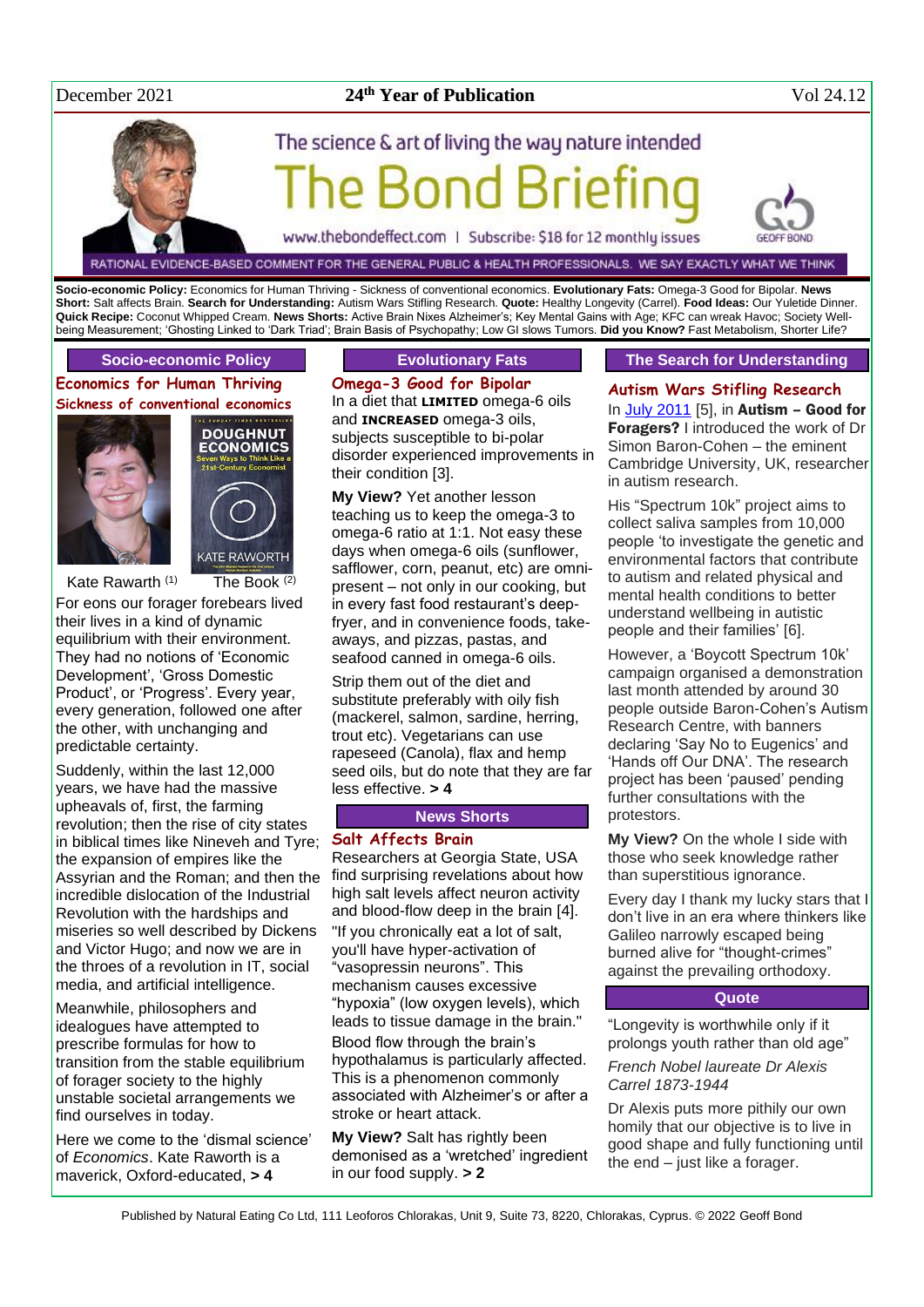# December 2021 The Bond Briefing Page 2 of 4

# . **Food Ideas**





Crab St Jacques<sup>7</sup> Wild Boar Stew<sup>8</sup>





Bohemian Red



Cabbage<sup>9</sup>



Coconut whipped

Xmas Pudding<sup>11</sup> cream<sup>12</sup>

We share with you our Christmas dinner menu which, indeed, is becoming a tradition.

Most of the dishes are straight from Nicole's [Paleo](http://www.paleo-harvest.com/)  [Harvest](http://www.paleo-harvest.com/) cookbook: ISBN: 978- 0-9927512-0-3 [13]



Crab St Jacques, Wild Boar Stew (based on Hunter's Stew), Bohemian Red Cabbage, Cauliflower Purée, Xmas Pudding (based on Christmas cake) and whipped coconut cream (see Quick Recipe next):

We even doused the Xmas pudding in flavorful, black-spiced rum, turned the lights out, and set fire to it!

All was accompanied by sparkling white wine, a fruity red wine, and night-capped with a tot of peaty, smoky, malt whisky.

# **Quick Recipe**

### **Coconut Whipped Cream Yield:** about 1½ cup

- 8 oz (225g) can coconut cream (not coconut milk)
- 1-3 Tblsp. fine ground (or 'icing') xylitol, to taste
- 1 teasp. vanilla extract to taste
- 1. With an electric hand-mixer beat the coconut cream on medium

speed a couple of minutes, until the cream becomes light and fluffy and forms small peaks.

- 2. Incorporate vanilla extract and xylitol to taste.
- 3. Serve the whipped cream immediately, or refrigerate. It can be re-whipped if necessary.
- NOTE: Not all brands of coconut cream perform as well. Use trial and error to find what works best for you.

# **Continued from Page 1**

### **Salt Affects Brain**

Most medical literature focuses on salt's relationship with high blood pressure [14]. But its evils spread much wider than that. For a start there are other mechanisms by which it can be a factor in dementia: High-salt Diet & Alzheimer's[, Nov 2019](http://www.naturaleater.com/NEWSLETTER-ARCHIVE/NEWS-2019/news-2019-11.pdf) [15]; and Salt a Factor in Dementia, [Feb](http://www.naturaleater.com/newsletter-archive/NEWS-2018/NEWS-2018-02.pdf)  [2018](http://www.naturaleater.com/newsletter-archive/NEWS-2018/NEWS-2018-02.pdf) [16].

Then there is a host of other mischiefs: Salt drives Autoimmune Disease, Rheumatoid Arthritis, [Oct 2014](http://www.naturaleater.com/newsletter-archive/NEWS-2014/NEWS-2014-10.pdf) [17]; Salt a Factor in MS. [Sept 2015](http://www.naturaleater.com/newsletter-archive/NEWS-2015/NEWS-2015-09.pdf) [18]; High Salt Diet Injures Arteries, [June 1998](http://www.naturaleater.com/newsletter-archive/NEWS-1998/NEWS-1998-06.pdf) [19]; High Salt - Calcium Depletion, [Sept 2012](http://bit.ly/1LK0yVl) [20]

So the bottom line is the usual mantra: salt was always a scarce ingredient in the forager diet, and over consumption overloads our bodies' ability to cope – with who knows how many other health undermining effects?

The usual advice: most salt is present in processed food – so avoid! Very little (in proportion) is added in home cooking and from the salt cellar.

# **News Shorts**

**Active Brain Nixes Alzheimer's** It is tempting to think that keeping the brain active is helping to prevent dementias of various kinds.

One study at least supports this idea [21]. It found that people with highest level of brain activity on average developed dementia at age 94. The people with the lowest cognitive activity, on average, developed dementia at age 89.

The questions included: "During the past year, how often did you read books?" and "During the past year, how often did you play games like checkers, board games, cards or puzzles?"

Participants also answered questions about cognitive activity in childhood, adulthood and middle age.

**My View?** What would an old forager think of this? Simply that oldies had to keep the same level of cognitive activity that they had practised all their life in order to survive in the dangers of the savannah.

Also they were the fount of folk tales and wisdom to the younger generations around the evening campfire. Indeed they could recite from memory thousands of lines of folklore learned by heart as a child.

There was no retiring to pasture at age 65 and slumping thoughtlessly in front of vacuous daytime television.

# **Key Mental Gains with age.**

Meanwhile, studies find that two key brain functions, which allow us to attend to new information and to focus on what's important in a given situation, can in fact improve in older individuals [22].

These functions underlie critical aspects of cognition such as memory, decision making, and selfcontrol, and even navigation, math, language, and reading.

Say the researchers, "These results are amazing, and have important consequences for how we should view aging."

Improved faculties are: "Orienting" which involve shifting brain resources to a particular location in space and: "The executive network" which inhibits distracting or conflicting information, allowing us to focus on what's important. These faculties improve with practice.

In contrast, the study found that only "alerting" abilities declined with age. Alerting declines because this basic state of vigilance and prepar-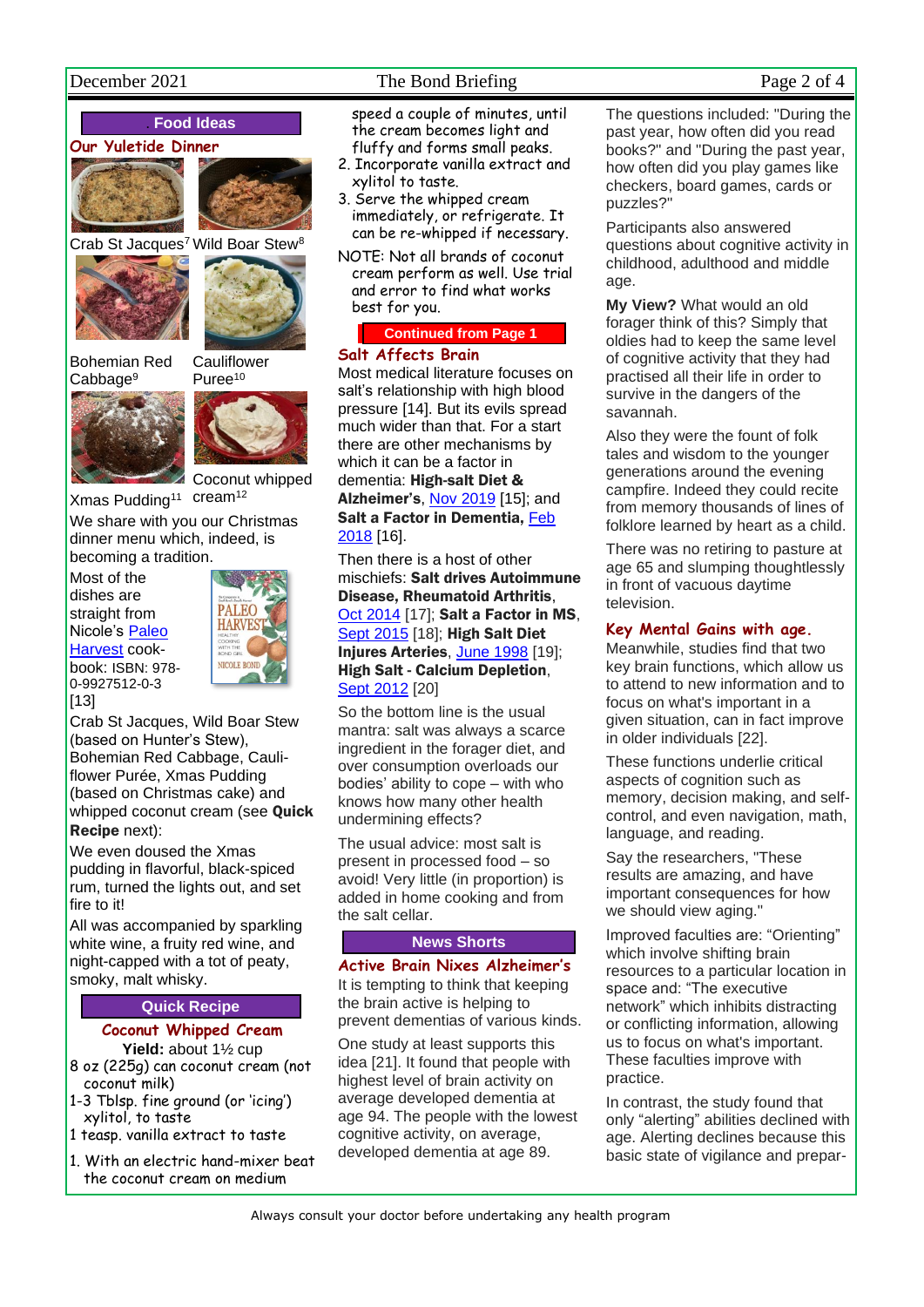# December 2021 The Bond Briefing Page 3 of 4

edness cannot improve with practice.

**My View?** In forager societies, the elders were held in great esteem, not by convention, but because of the immense survival value they brought to the success of the forager band.

Today, older people have to fight on two fronts: a) the temptation to 'retire to pasture' and, b) to battle to make their experience and wisdom heard and relevant in today's avalanche of ideologies, much of them pathological.

**KFC can wreak Havoc**





Before [23] After [24] Australian Conan Visser challenged himself to only eat Kentucky Fried Chicken (KFC) for a month [25]. He gained 18 lb (8 kg), his physical health, mental health, self esteem, confidence, and social interactions all declined.

Visser documented his day-to-day changes in a series of videos uploaded to TikTok.

Here Visser is following in the footsteps of **Morgan Spurlock** who carried out a similar experiment, with similar catastrophic results, by eating MacDonald's for a month. He recorded his experience in his film '*Supersize Me*'. See 24/7 McDonald's Wreaks Havoc, [Apr](http://www.naturaleater.com/newsletter-archive/news-2004/news-2004-04.pdf)  [2004](http://www.naturaleater.com/newsletter-archive/news-2004/news-2004-04.pdf) [26]

#### **Society Well-being Measures**

Since 2012, *The World Happiness Report* has ranked the average life satisfaction of more than 150 nations [27]. In the past four years, the top slot has been taken by one country: [Finland.](https://www.newscientist.com/article/2294381-how-finland-plans-to-create-a-circular-bioeconomy-that-runs-on-wood/)

No one was more surprised than the Finns. "The Finnish self-image is that we are this introverted, melancholic people," says [Frank](https://frankmartela.com/)  [Martela,](https://frankmartela.com/) a philosopher and

psychologist at Aalto University in Finland.

More surprising, at first glance, is the fact that as the country has ascended to the top of the wellbeing charts, its economic development (GDP) has remained remarkably flat.

This seeming paradox confirms what many people have long suspected – that our traditional focus on economic growth doesn't translate into greater well-being.

While gross domestic product (GDP) continues to be the default proxy for people's welfare, many economists and governments are waking up to the fact that our fixation on money is distracting us from policies that could actually improve the quality of people's lives.

Is the Finns' happiness real? And if so why?

More [next month.](http://www.naturaleater.com/newsletter-archive/NEWS-2022/NEWS-2022-01.pdf) In the meantime see: Economics for Human Thriving: Sickness of conventional economics, **p 1**

# **'Ghosting' linked to Dark Triad**

'Ghosting', or breaking up with someone by stopping contact without warning, is considered more acceptable in short-term relationships, and is linked with certain [personality types.](https://www.newscientist.com/article/2209360-worlds-top-personality-test-doesnt-really-work-should-we-ditch-it/)

Such a strategy seems rational to people who have the so-called "Dark Triad" [personality](https://www.newscientist.com/article/mg23431220-400-mercurial-you-your-lifelong-personality-change/) traits: [Machiavellian,](https://www.newscientist.com/article/dn27691-sixth-personality-trait-measures-your-machiavellian-potential/) manipulative, cynical; [narcissist](https://www.newscientist.com/article/mg23130810-200-all-about-me-how-to-be-a-successful-narcissist/)ic, self-centered, unempathetic, and [psychopathi](https://www.newscientist.com/article/2163466-psychopaths-pay-less-attention-to-what-other-people-are-thinking/)c, (being socially callous and antagonistic) [28].

**My View?** Anyone 'ghosted' like this has had a lucky escape!

But do be aware that Dark Triad personalities are more common than you think and indeed seem to have an evolutionary origin. See: "Dark Personalities" to Drive Company Earnings, [Aug 2021](http://www.naturaleater.com/newsletter-archive/NEWS-2021/NEWS-2021-08.pdf) [29] and next article

# **Brain Basis of Psychopathy**

In psychopathic criminal offenders, the density of the brain areas involved in cognitive control and emotion regulation was damaged.

These changes explain the callousness and impulsiveness associated with psychopathy.

So says Hannu Lauerma from the Psychiatric Hospital for Prisoners in Finland [30]. "For about 1% of the population, psychopathy is so strong that it leads to criminal and violent behaviour"

**My View?** It is a harsh reality that some 2-3% of the population are 'high performing' psychopaths and often end up at the heads of corporations and political organizations. There is also a hard core of about 1% (mostly men) who end up as violent criminals. See: Psychopaths born that way, [June](http://www.naturaleater.com/newsletter-archive/news-2010/news-2010-06.pdf)  [2010](http://www.naturaleater.com/newsletter-archive/news-2010/news-2010-06.pdf) [31]

# **Low Glycemic diet slows tumours**

It is a commonplace that tumours feed on blood sugar and that the modern, high glycemic diet is a major factor in the meteoric rise in cancers of all kinds.

Now a study has compared a calorie-restricted diet with a ketogenic diet [32]. See: The Ketogenic Diet, [April 2010](http://www.naturaleater.com/newsletter-archive/NEWS-2010/NEWS-2010-04.pdf) [33]

Both of them reduce blood sugar and both of them slowed the progression of tumors.

However, the calorie restricted diet was more effective. The reason is that only the calorie-restricted diet reduced the availability of fatty acids. And cancer cells need fatty acids to build their cell walls – without this basic building block they have difficulty growing.

**My View?** It only makes sense, whether you have a cancer or not. to do as our forebears did: low glycemic and feeling hungry a lot of the time.

## **Did you know?**

**Fast Metabolism, Shorter Life?** "I would predict that no human being who is over a hundred years old was unusually vigorous as a young adult." *George Williams* [34]

Dr. Williams was a brilliant evolutionary theorist who inspired, amongst others, Richard Dawkins (The Selfish Gene [35] - quote [36])